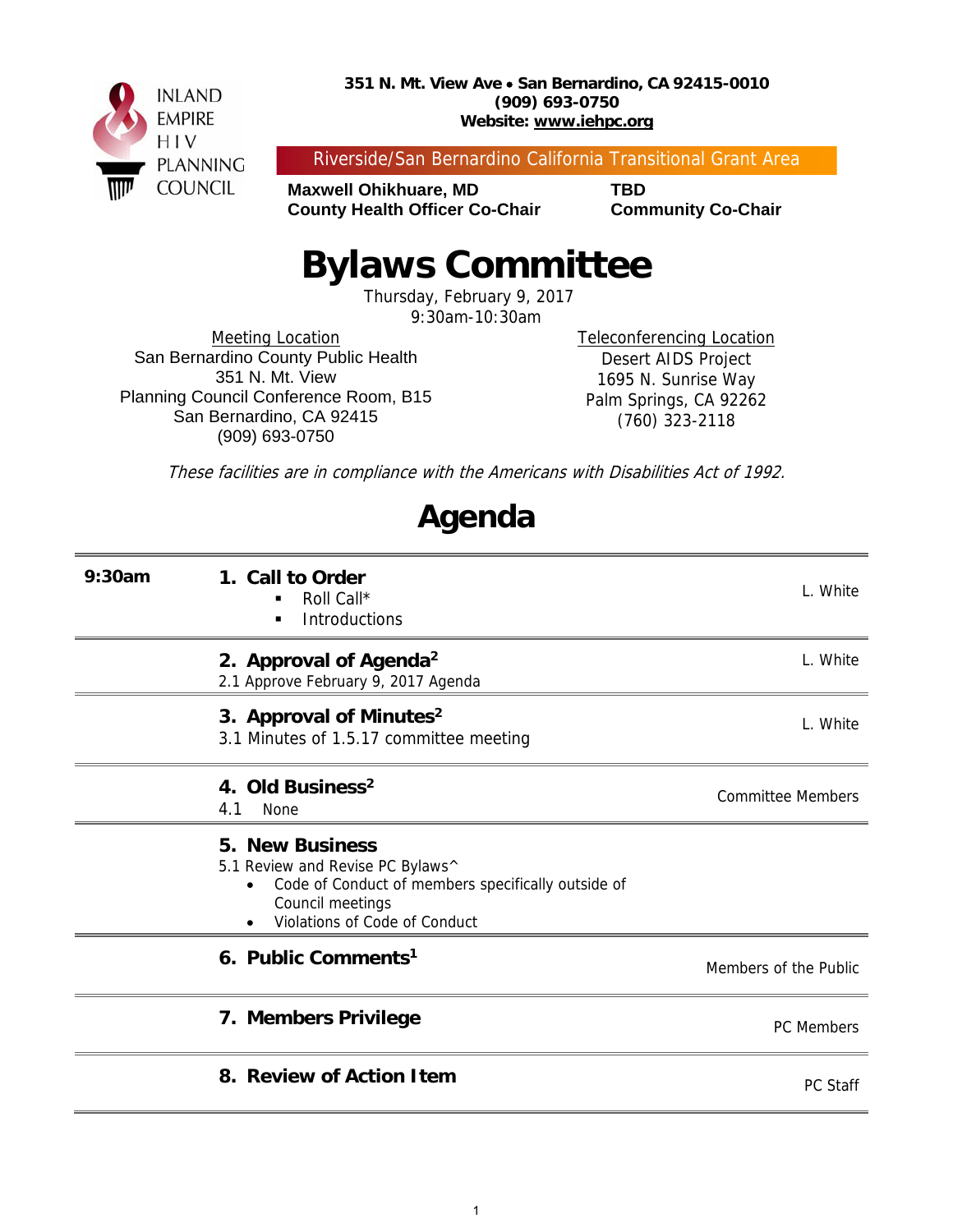## **9. Agenda Setting for Next Meeting**

TBD

HIV Planning Council Conference Room

## **10. Roll Call \* PC Staff**

### **10.30am 11. Adjournment** L. White

1 Public Comments: Any member of the public may address this meeting on items of interest that relate to the Ryan White CARE Act by completing a speaker slip to indicate their interest in addressing the Planning Council. A three-minute limitation will normally apply to each member of the public who wishes to comment, unless waived by the Chair.

<sup>2</sup> The agenda item may consist of a discussion and a vote. Public comments can be made prior to each Planning Council vote.

\* Members must be present at both roll calls to receive credit for meeting attendance.

\*\* Copies can be obtained at the I.E.H.P.C. office and will be available at the meeting.

 $\wedge$  Copy will be provided at the meeting.

Requests for special accommodations (e.g., language translation) must be received 72 hours prior to the date of the meeting. Contact PC Support at (909) 693-0750.

All meetings of the Planning Council and its committees are open to interested parties from the general public. Notices are posted in compliance with the California Brown Act. Information regarding Planning Council meetings, and/or minutes of meetings are public records and are available upon request from the Planning Council Support Staff by calling (909) 693-0750 or by visiting the website http://www.iehpc.org.

Servicios en Español: Notificación para servicios de intérprete deben de someterse setenta y dos horas de anticipo. Por favor llame (909) 693-0750.

PC Members/ L. White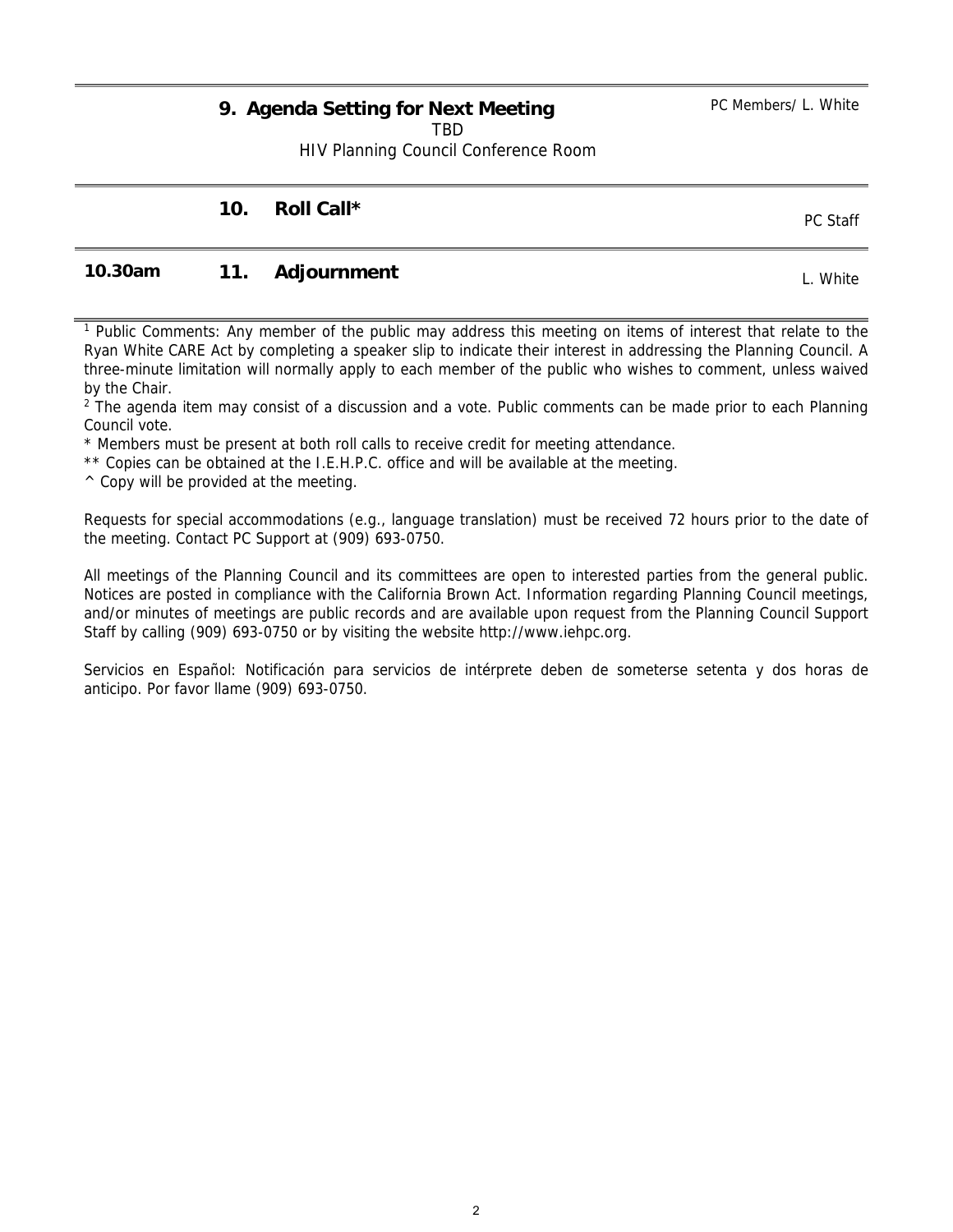

s

Riverside/San Bernardino California Transitional Grant Area

**Maxwell Ohikhuare, MD TBD County Health Officer Co-Chair Community Co-Chair** 

# **Bylaws Committee**

Thursday, January 5, 2017

9:30am-10:30am

Meeting Location San Bernardino County Public Health 351 N. Mt. View Planning Council Conference Room, B15 San Bernardino, CA 92415 (909) 693-0750

Teleconferencing Location Desert AIDS Project 1695 N. Sunrise Way Palm Springs, CA 92262 (760) 323-2118

These facilities are in compliance with the Americans with Disabilities Act of 1992.

## **Minutes**

**Present:** A. Jacobson, D. Huntsman, L. White, V. Perez, C. Smith, M. Ohikhuare, J. Taylor, S. Cromwell-Nieve **Staff:** A. Fox **County Counsel**: M. Markel **Public:** 

| 9:46am | 1. Call to Order<br>Roll Call*<br><b>Introductions</b><br>$\blacksquare$                                                                                                                                                                                                                                                                                                                        | L. White                 |
|--------|-------------------------------------------------------------------------------------------------------------------------------------------------------------------------------------------------------------------------------------------------------------------------------------------------------------------------------------------------------------------------------------------------|--------------------------|
|        | 2. Approval of Agenda <sup>2</sup><br>2.1 Approve January 5, 2017 Agenda<br>Motion to approve the January 5, 2017 agenda. M/S/C: C.<br>Smith, D. Huntsman - No Abstentions                                                                                                                                                                                                                      | L. White                 |
|        | 3. Approval of Minutes <sup>2</sup><br>3.1 Minutes of 12.8.16 committee meeting<br>Motion to approve the December 8, 2016 minutes.<br>M/S/C: C. Smith, V. Perez - No Abstentions                                                                                                                                                                                                                | L. White                 |
|        | 4. Old Business <sup>2</sup><br>4.1<br>None                                                                                                                                                                                                                                                                                                                                                     | <b>Committee Members</b> |
|        | <b>5. New Business</b><br>5.1 Review and Revise PC Bylaws^<br>Motion to revise Article III, Section 7 Change verbiage<br>from re-nomination to renewal and add bullets F, G, H<br>that reads: (F) Members eligible for renewal shall be<br>placed on the CDC Committee agenda for discussion and<br>recommendation to the Council at a CDC meeting prior to<br>the last PC meeting of the year. |                          |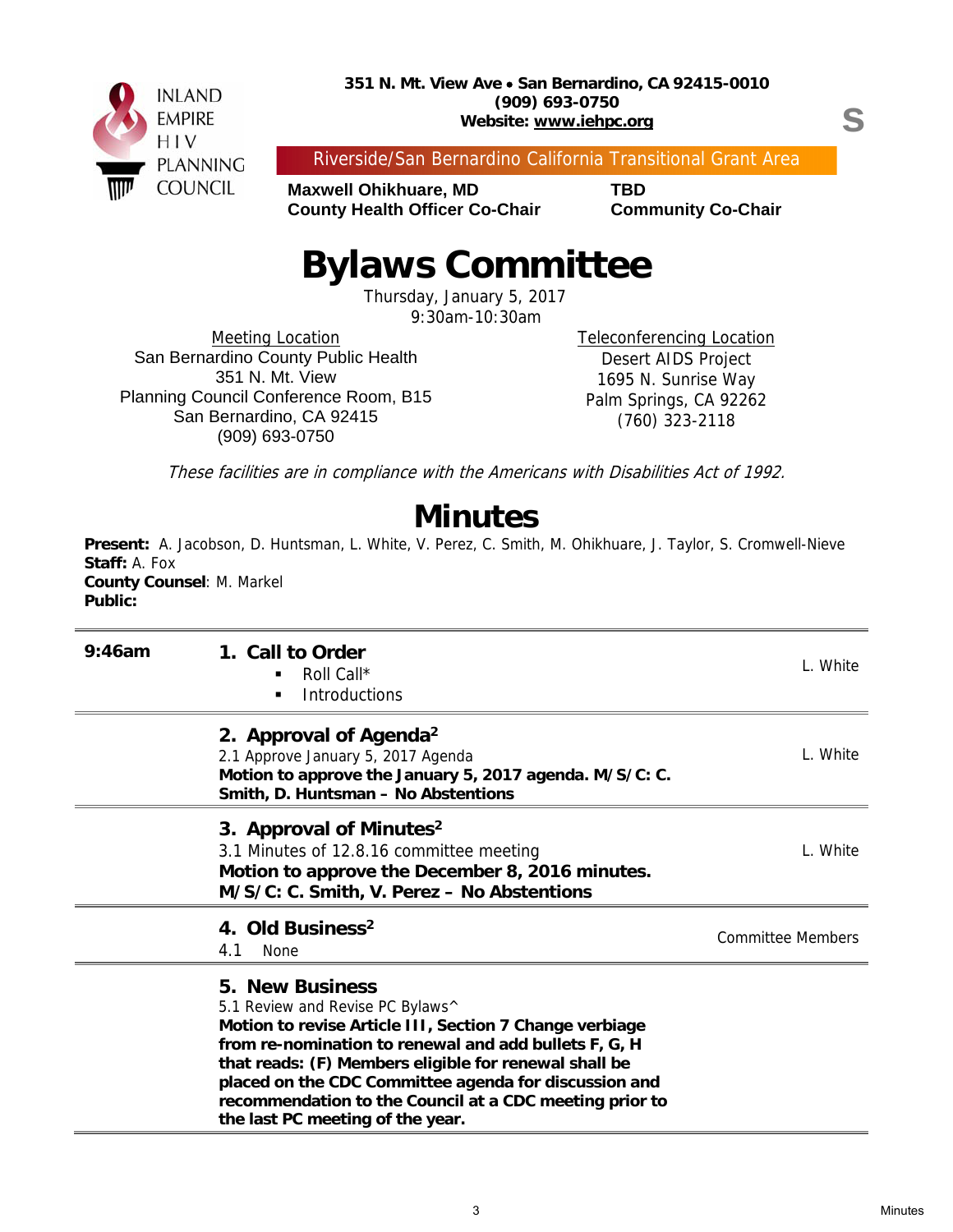PC Members/ L. White

| any renewal.<br>(H) If the member is not recommended for renewal, the<br>rationale for that is presented to the full PC at its last<br>meeting of the year. M/S/C: C. Smith, V. Perez - No<br><b>Abstentions</b><br>Motion to revise Article IV, Section 1A to remove affiliated<br>or not. M/S/C: A. Jacobson, D. Huntsman One (1) no vote<br>One (1) Abstention and two (2) yes votes.                                                                                                                                                                                                                                                                                                                                                                                                                                                                                                                                                                                                        |                       |
|-------------------------------------------------------------------------------------------------------------------------------------------------------------------------------------------------------------------------------------------------------------------------------------------------------------------------------------------------------------------------------------------------------------------------------------------------------------------------------------------------------------------------------------------------------------------------------------------------------------------------------------------------------------------------------------------------------------------------------------------------------------------------------------------------------------------------------------------------------------------------------------------------------------------------------------------------------------------------------------------------|-----------------------|
| <sup>6.</sup> Public Comments <sup>1</sup><br><b>NONE</b>                                                                                                                                                                                                                                                                                                                                                                                                                                                                                                                                                                                                                                                                                                                                                                                                                                                                                                                                       | Members of the Public |
| 7. Members Privilege<br>C. Smith stated that he is sadden at the fact that he's on a<br>Council that sees consumers that have had to become their<br>own advocate and become a provider is not applauded.<br>He's deeply sadden.<br>S. Cromwell-Nieve stated as consumer she is upset to see<br>what this Council is become. She noticed since she joined<br>the council that it has become a turf war. (Us against them)<br>She stated that it seems like if a consumer does not have<br>extra letters after their name they are disregarded and<br>disrespected and that saddens her. No one should made to<br>feel different. She feels that she has been disrespected and<br>her peers in the community has been disrespected and that<br>is disheartening. She is here to speak up for on other<br>consumers. She is here on the Council and nobody is going<br>to run her off. Note that on record. I am not going<br>anywhere. No one should be should feel like they should<br>have to. | <b>PC Members</b>     |
| 8. Review of Action Item<br>Staff will:                                                                                                                                                                                                                                                                                                                                                                                                                                                                                                                                                                                                                                                                                                                                                                                                                                                                                                                                                         |                       |

1. agendize process for interviewing on CDC agenda

**(G) The full Council shall consider and approve or deny** 

2. agendize Code of Conduct violations on CDC agenda 3. look at the Council member code of conduct violations outside of Council meetings PC Staff

## **9. Agenda Setting for Next Meeting**

February 9, 2017 HIV Planning Council Conference Room